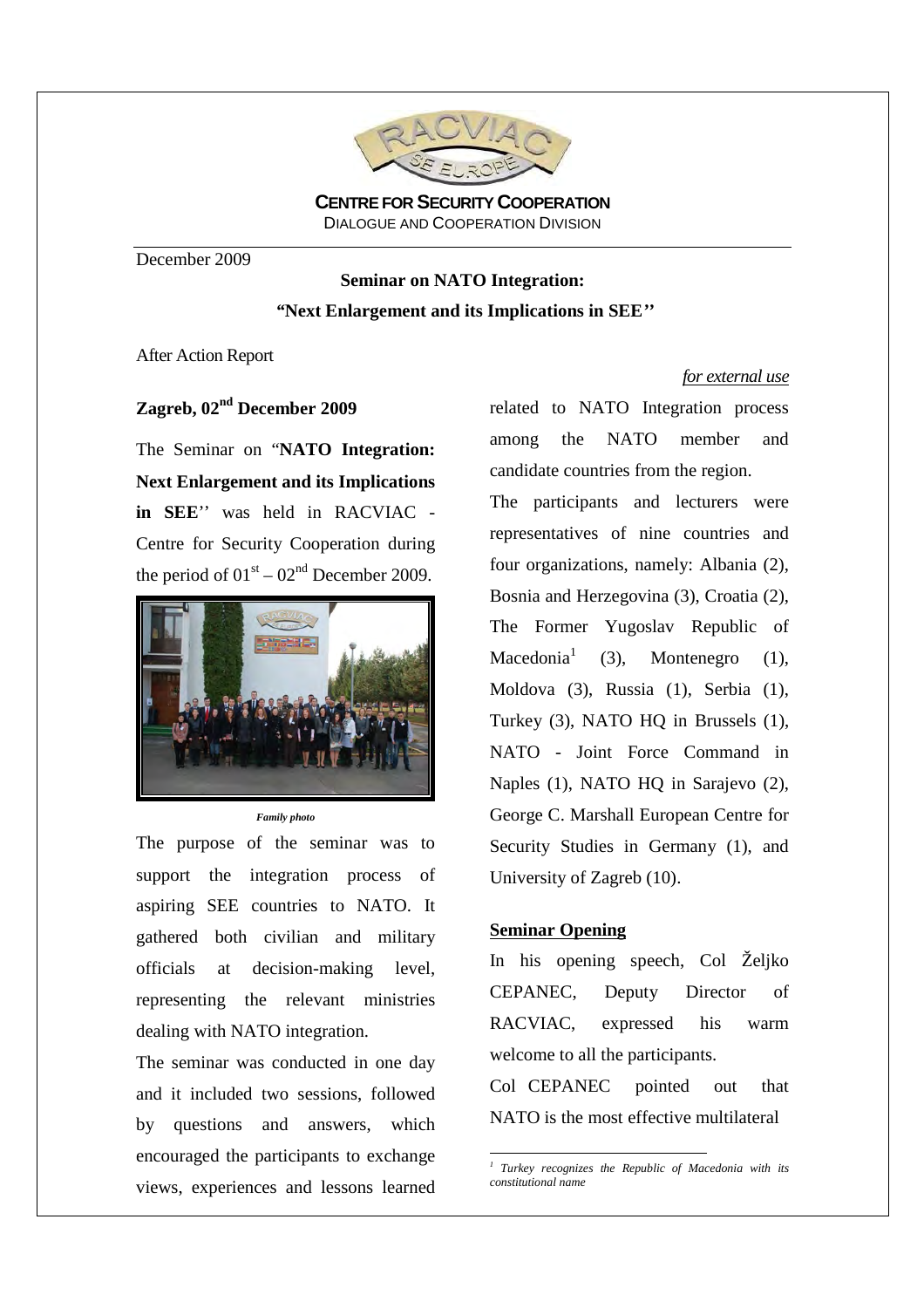institution and the most successful military alliance in history and that NATO enlargement is of crucial significance to all SEE countries.



 *Opening Session From right to left; Col. Željko CEPANEC, Colonel Nicolas KOTCHINE, Mr. Rohan MAXWELL* 

#### **Plenary Session**

The lecturers focused on three issues: The enlargement policy of NATO towards the SEE, the role of NATO and priorities for SEE and SEE towards Euro-Atlantic Integration.

*Colonel Nicolas KOTCHINE* from NATO - Joint Force Command in Naples delivered the keynote speech titled **"**The Enlargement Policy of NATO towards SEE".

He provided a general overview of the situation in the region, the challenges it faces and its future prospects. He pointed out NATO's "open door policy" which is based on Article 10 of its founding treaty, which says that any decision to invite a country to join the Alliance is taken by the North Atlantic Council, NATO's principal decisionmaking body, on the basis of consensus

among all Allies. NATO's ongoing enlargement process is aimed at promoting stability and cooperation, as well as at building a Europe whole and free, united in peace, democracy and common values. NATO will stay engaged in this important region although the trend is to reduce the NATO footprint on the ground.

In the first session, moderated by *Colonel Nicolas KOTCHINE, Mr. Rohan MAXWELL* gave a clear picture on NATO engagement with partners through a full spectrum of its tasks ranging from crisis response operation to defence reform. This presentation highlighted the necessity to cooperate with various organisations and the progress made by Bosnia and Herzegovina in the defence sector.



*From right to left; Ms. Esra DOĀAN GRAJOWER, Mr. Sabri ERGEN, Col. Željko CEPANEC, Colonel Nicolas KOTCHINE, Mr. Rohan MAXWELL* 

*Mr. Sabri ERGEN* talked about the continuing importance of the NATO "open door policy" in the wake of the NATO Ministry Foreign Affairs meeting. He described the security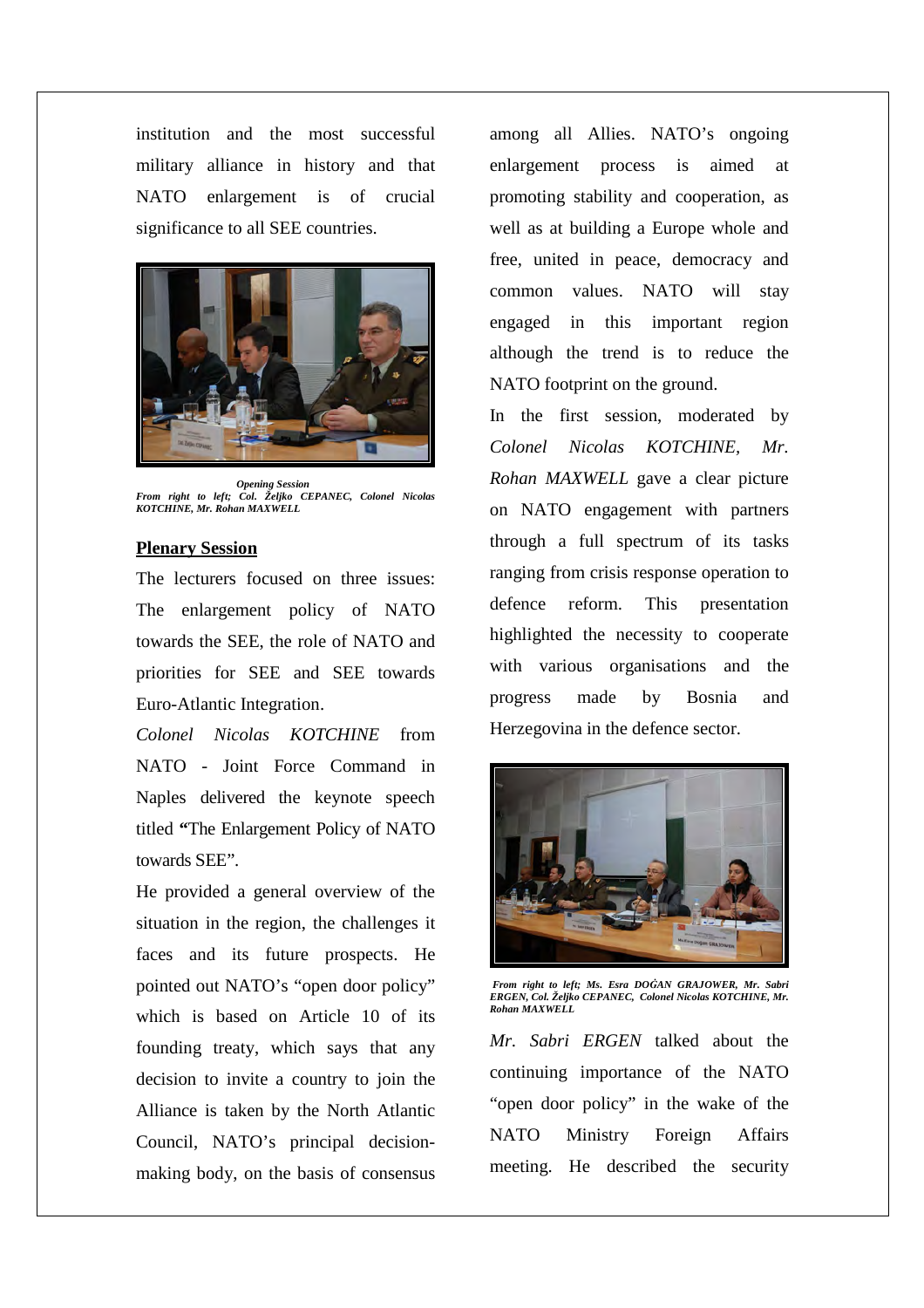related political developments in the region and enumerated the progress in

*NATO's door remains open to any European country*

defence reforms in the regional countries. He concluded by emphasising the added value of regional cooperation beyond Euro-Atlantic membership of regional countries.

*Ms. Esra DOĀAN GRAJOWER* depicted the principles of the cooperation between UN – EU – NATO. The history of NATO – EU relationship includes the the Western European Union created in 1948, a key actor in the region prior to NATO and EU involvement in the 1990s. A description of the current security environment highlighted the importance of a Comprehensive (Integrated) Approach. The Western engagement in the Balkans is part of this Comprehensive Approach for assisting this region in re-integrating it into the Euro-Atlantic area.

In the second session, moderated by *Mr. Sabri ERGEN, Colonel Kenan Dautovic* from Bosnia and Herzegovina described his country's relationship with NATO and their well-appreciated reform efforts. He talked about their positive experience with the IPAP and Bosnia and Herzegovina's efforts to contribute to regional and global security. He also

emphasized that no conditions should be attached to his country's accession to MAP, the granting of which would be an enormous boost to their efforts.



*Colonel Slobodan Todorovski* presented the experience of The Former Yugoslav Republic of Macedonia in the MAP process and how the results of this process in his country are consolidated reforms, inter-ministerial coordination and transparency and how they have been able to substantially contribute to international peacekeeping missions and operations.



*From right to left; Colonel Kenan DAUTOVIĆ, Dr. Dragan LOZANČIĆ Dr. Dragan Lozancic* of George C. Marshall European Center for Security Studies academically described the